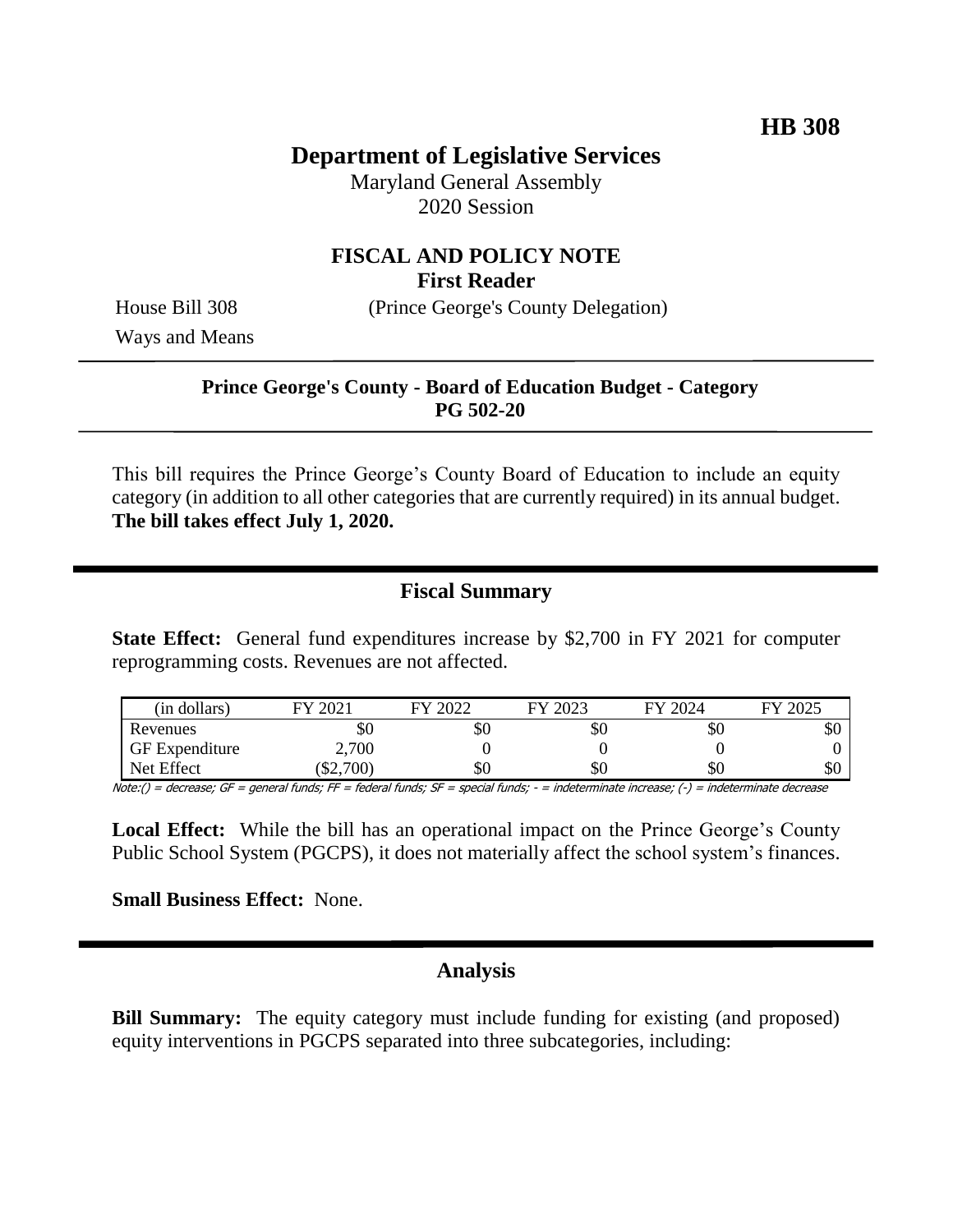- a subcategory (in addition to general education funding) for funding dedicated to improving the outcomes for students who receive free and reduced-price meals or to closing the opportunity gaps across demographics, particularly for historically underserved minorities, that includes specified items;
- a subcategory (in addition to general education funding) for federal and State allocations provided to the local school system for interventions focused on equity that includes funding from specified sources; and
- a subcategory for grants received from private foundations that support equity interventions.

Finally, PGCPS must provide information on whether the allocations for equity interventions in the annual budget are being increased, maintained, or reduced from the prior annual budget for each subcategory.

**Current Law:** Each county board of education must prepare an annual budget according to the major categories listed in § 5-101 of the Education Article as well as any other major categories required by the Maryland State Board of Education. The annual budget for each local school system must include certain revenue and expenditure categories for the current expense fund and school construction fund.

Expenditure categories for the current expense fund include:

- Administration
- Mid-level Administration
- Instructional Salaries
- Textbooks and Classroom Instructional Supplies
- Other Instructional Costs
- Special Education
- Student Personnel Services
- Health Services
- Student Transportation
- Operation of Plant and Equipment
- Maintenance of Plant
- Fixed Charges
- Food Services
- Capital Outlay

**Background:** The Maryland State Department of Education (MSDE) requires local school systems to submit a detailed annual budget in a prescribed hard copy and electronic format based on the *[Local Financial Reporting Manual](http://www.marylandpublicschools.org/about/Pages/DBS/Local-Finance-Reporting/FinancialReportingManual.aspx)*.

HB 308/ Page 2